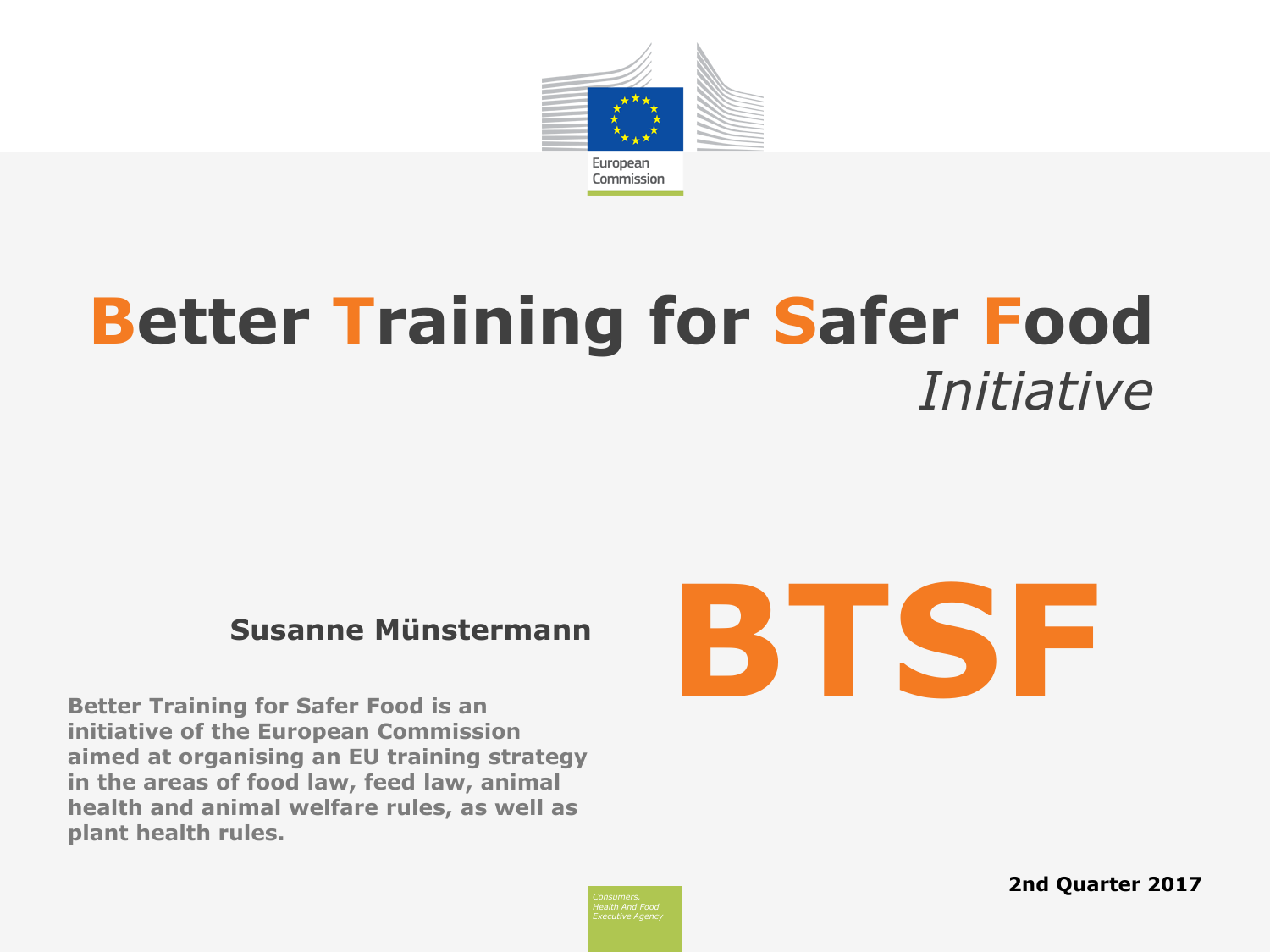

Commission

## **Expansion of Animal IRT**

#### Module 6.1 Additional purposes and stakeholders of animal identification, registration and traceability

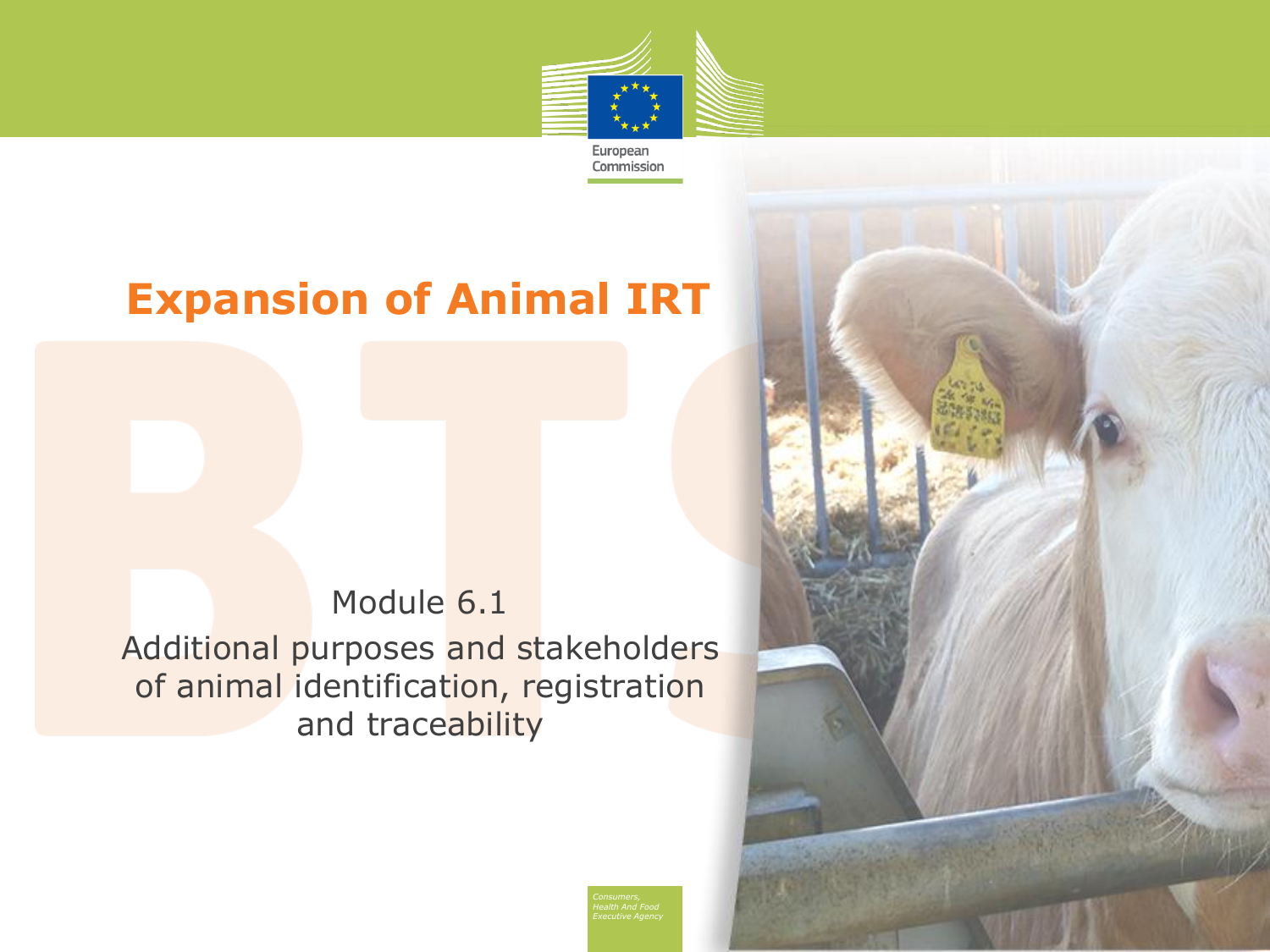

# **Core elements of Animal IRT**

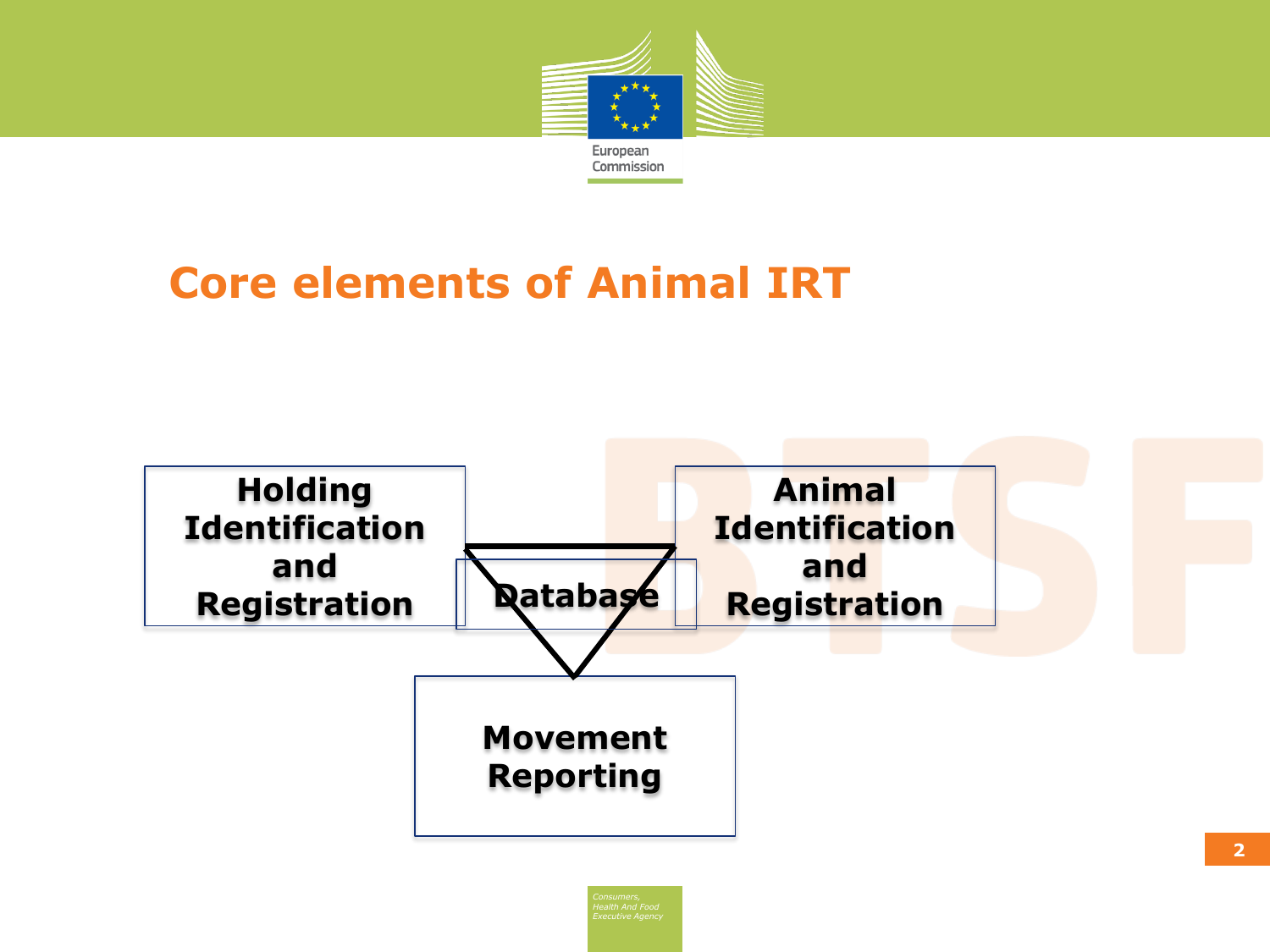

## **Core stakeholders of Animal IRT**

*Health And Food Executive Agency*

# **Industry**

**Competent Authority** 

**Inspectors (including veterinary)**

**Administrators**

**Holdings (Breeding, Rearing, Production, Hobby)** 

**Slaughterhouses and Renderers**

**Markets, Assembly and Collection Centres**

**Dealers**

**Transporters**

**3**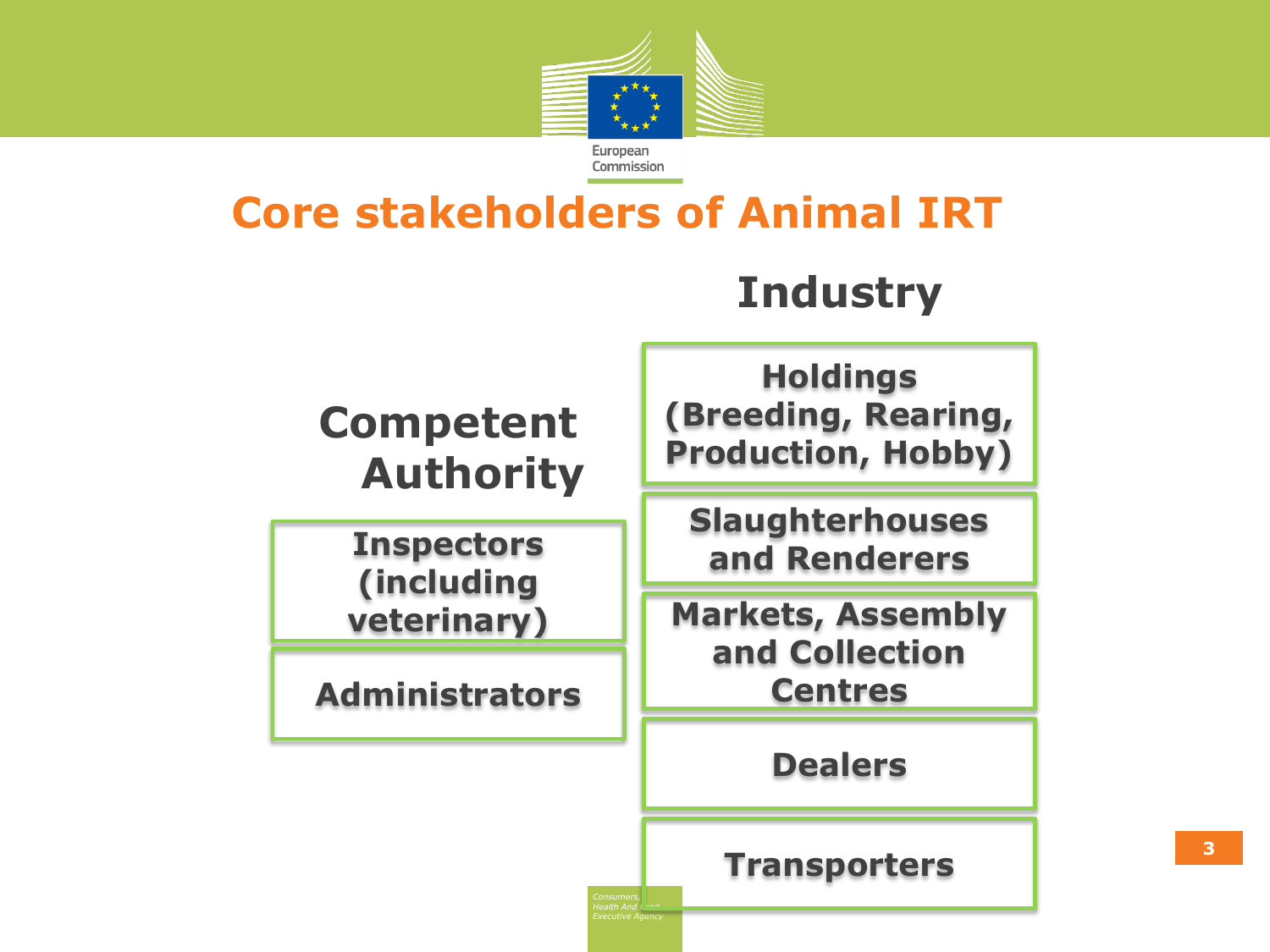

# **Expansion of Animal IRT systems**

- The basic data collected provides the possibility to record and to monitor holdings and animals
- It further allows animals to be traced (traceability) and to follow up on the relationships between holdings.
- To this can be added:
	- Additional **attributes** (data elements), allocated to a holding or to an animal
	- Additional processes, to expand the functionalities
	- Additional users, who may also have additional data
	- Additional uses of the data

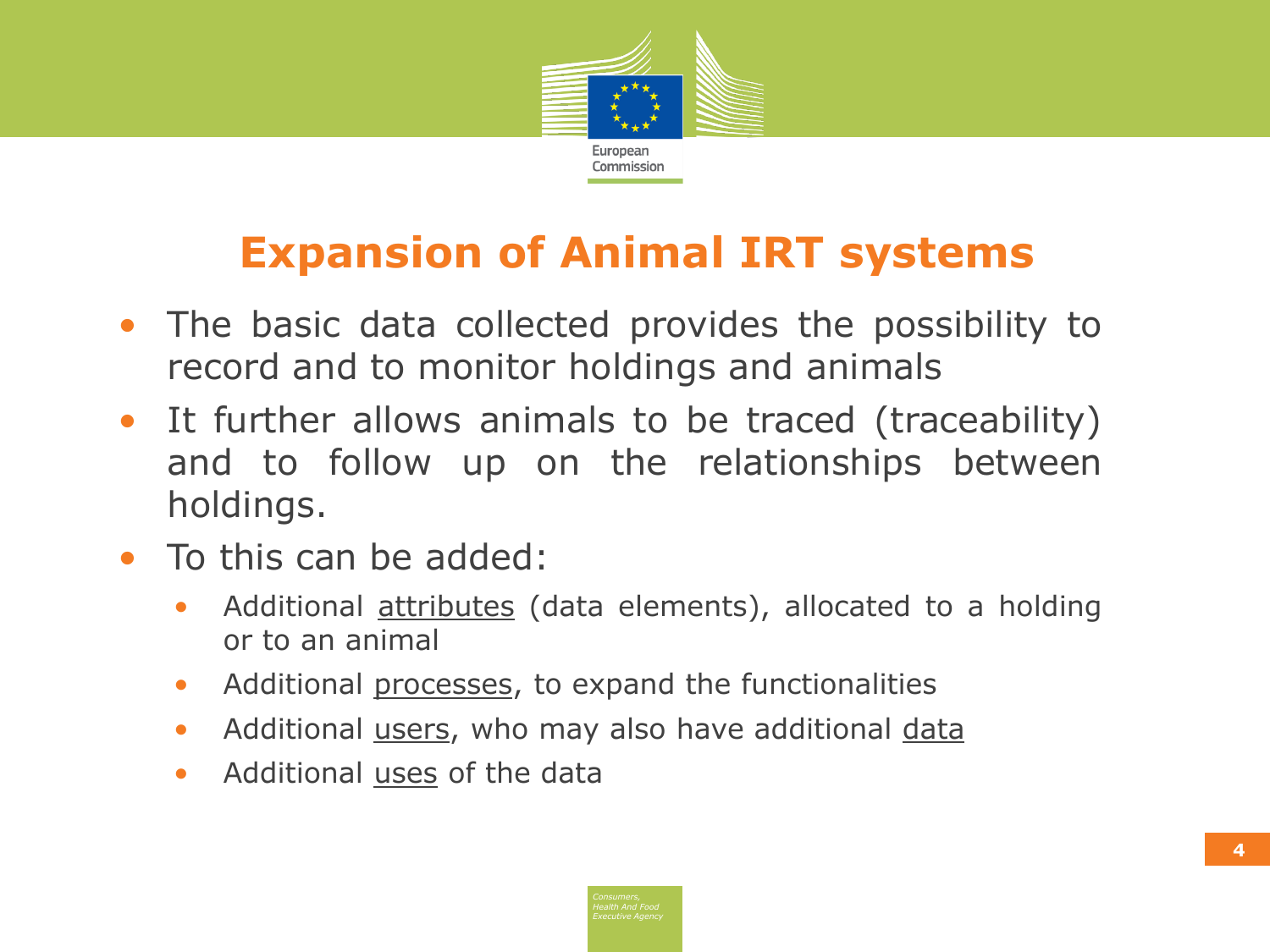

# **Areas for expansion of functionalities 1**

## $\triangleright$  Animal Health (statutory or non-statutory)

- Surveillance/monitoring/assurance of animal diseases
- Vaccination campaigns
- Control of incidents
- Modelling
- ...

## ▶ Food Safety

- Surveillance/monitoring/assurance
- Control of incidents
- $\bullet$  ...

### Human Health

- Assured freedom from zoonoses
- Control of animal food hygiene and residues
- Monitoring of Antibiotic Use
- ...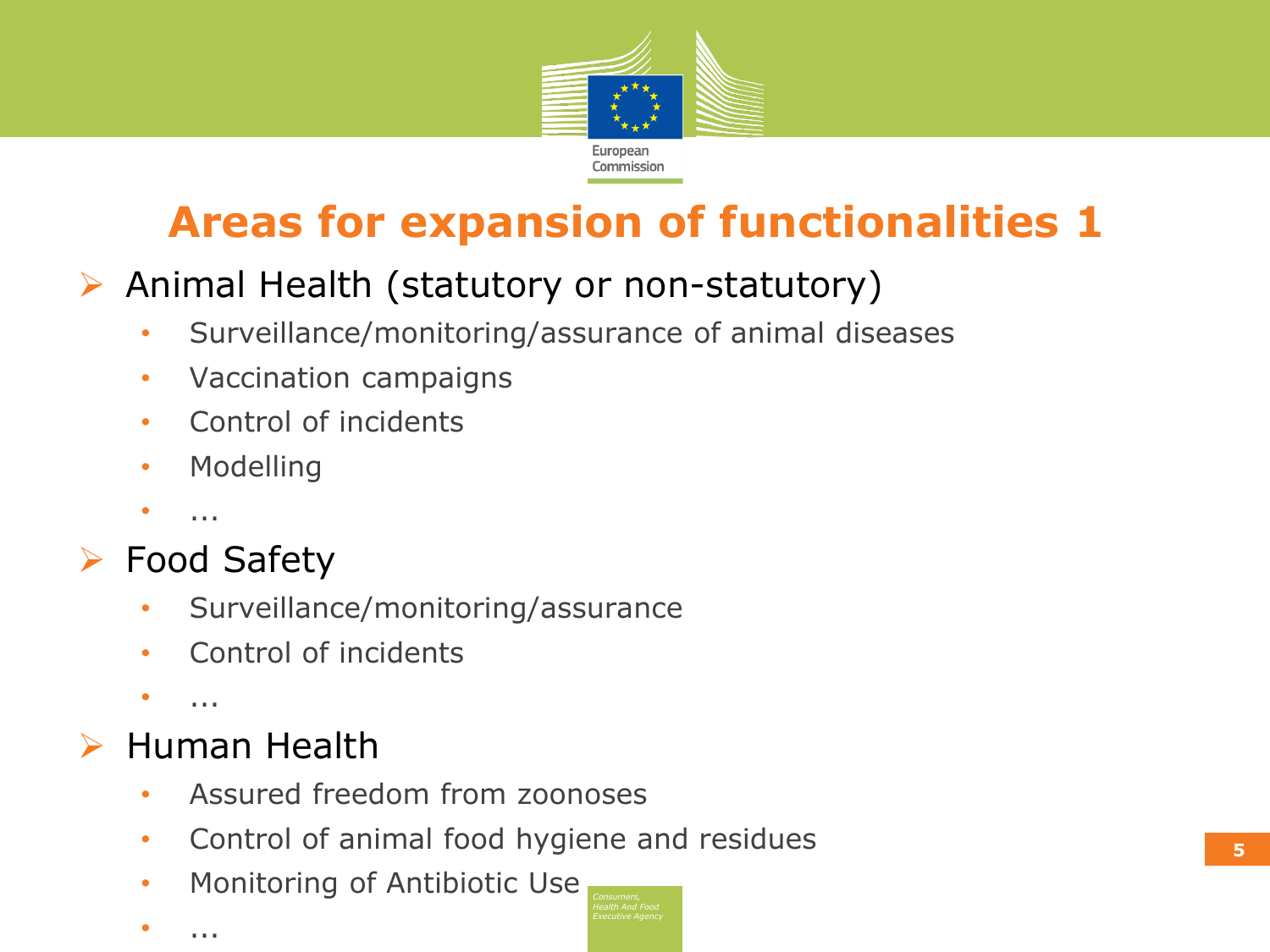

#### Commission **Areas for expansion of functionalities 2**

## $\triangleright$  Trade

- Within Europe
- To third countries
- National
- $\triangleright$  Animal Welfare
	- Surveillance of husbandry and housing
	- Surveillance of transport conditions
	- Surveillance of slaughter procedures

 $\bullet$  ...

- $\triangleright$  Subsidy Administration
	- Premium schemes
	- Cross compliance

#### **► Governance**

- Census
- Policy planning
- ...

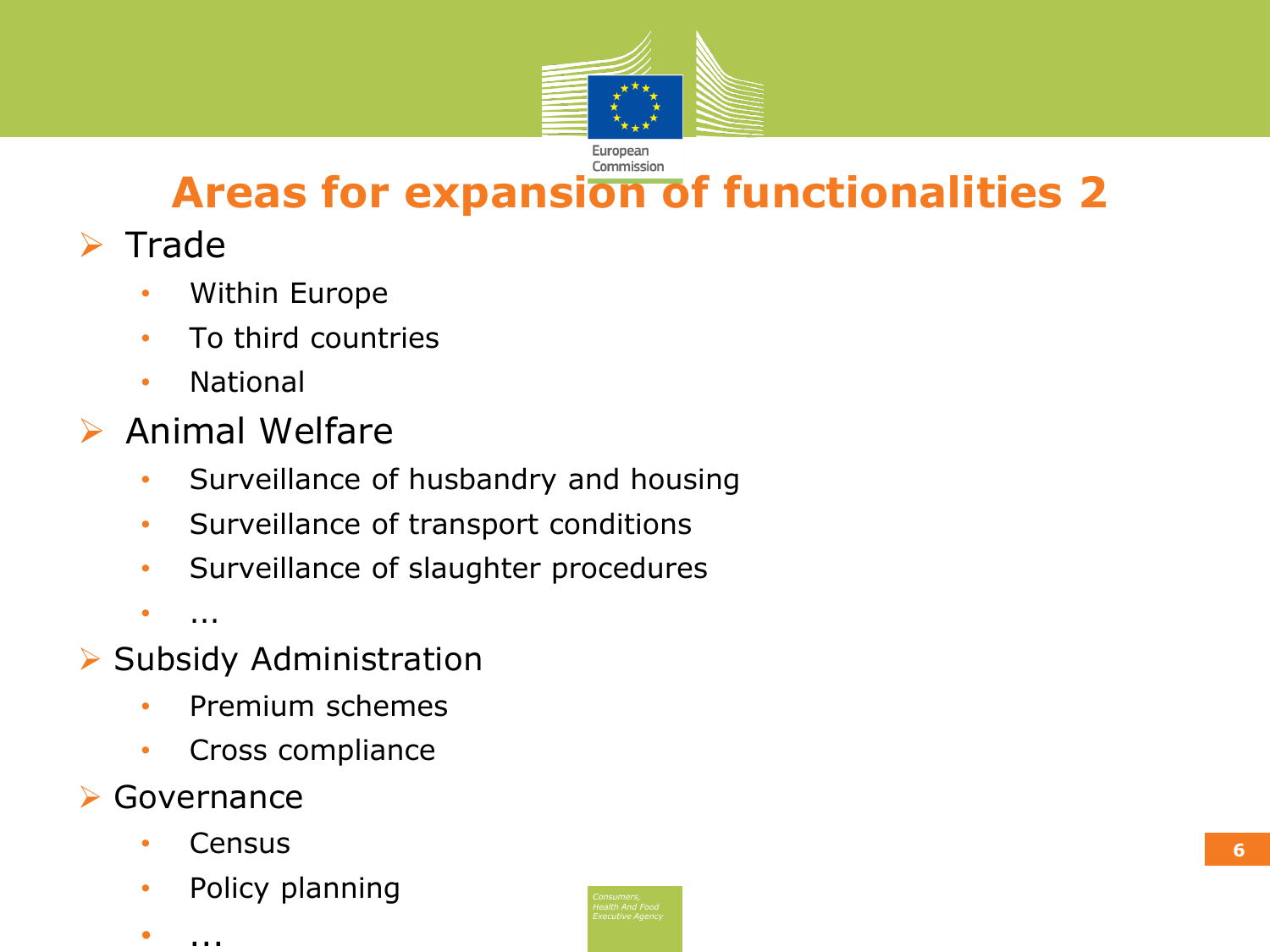

# **Areas for expansion of functionalities 3**

- $\triangleright$  Animal Breeding and Recording
	- Herd book keeping
	- Performance recording
	- Genetic resources
	- $\bullet$  ...
- ▶ Food Processing and Marketing
	- Quality assurance schemes
	- Marketing schemes
	- $\bullet$  ....
- Commercial Utilisation
	- Insurance of animals
	- Breed societies

 $\bullet$  ...

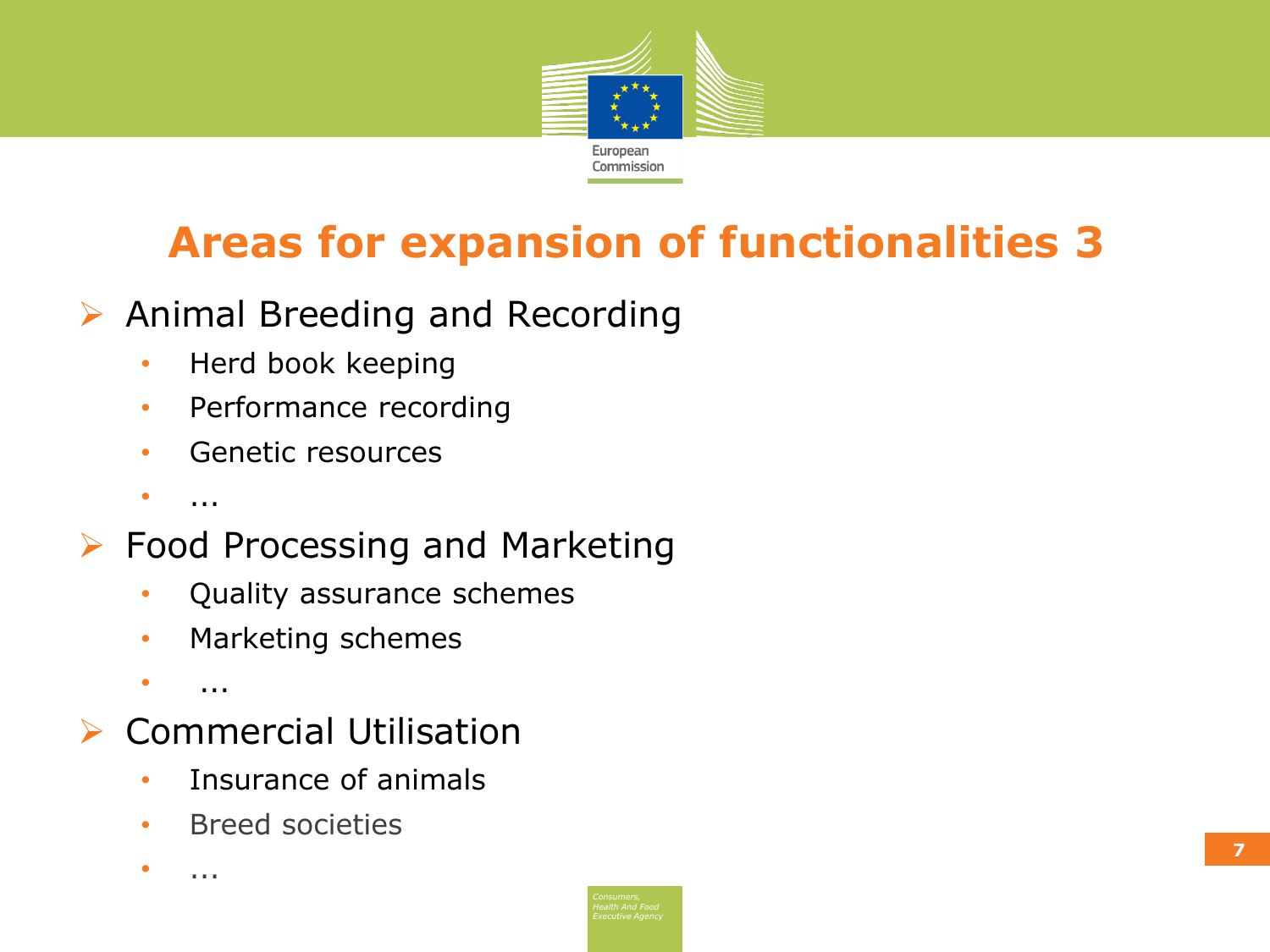

#### **Additional stakeholders contributing to and using the data** Animal Health Department

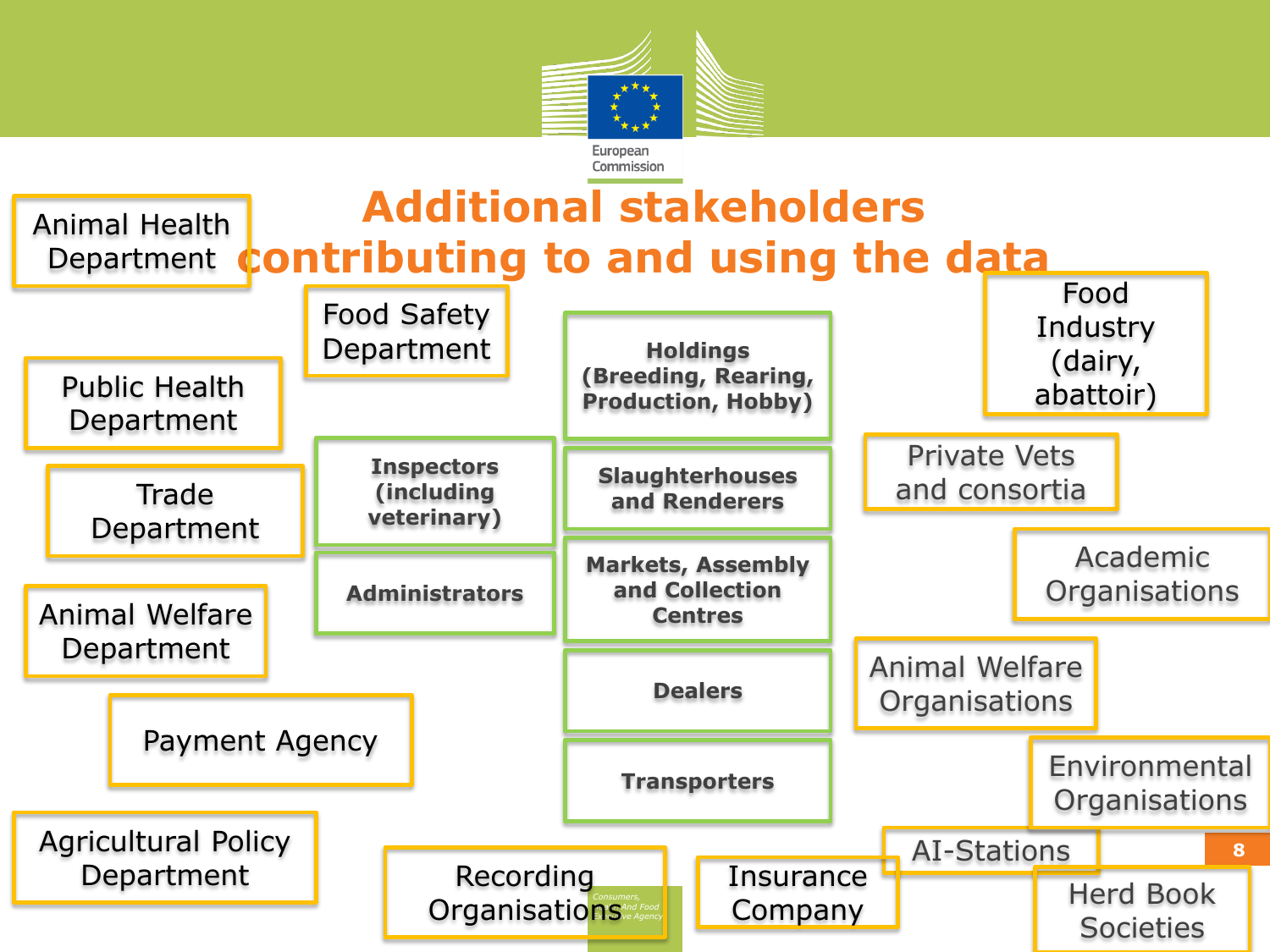

# **Discussion**

- What are the experiences of using Animal IRT for these various purposes?
- Are new functionalities and processes added to the Animal IRT system, or kept separate?
- What kind of aspects have to be considered?

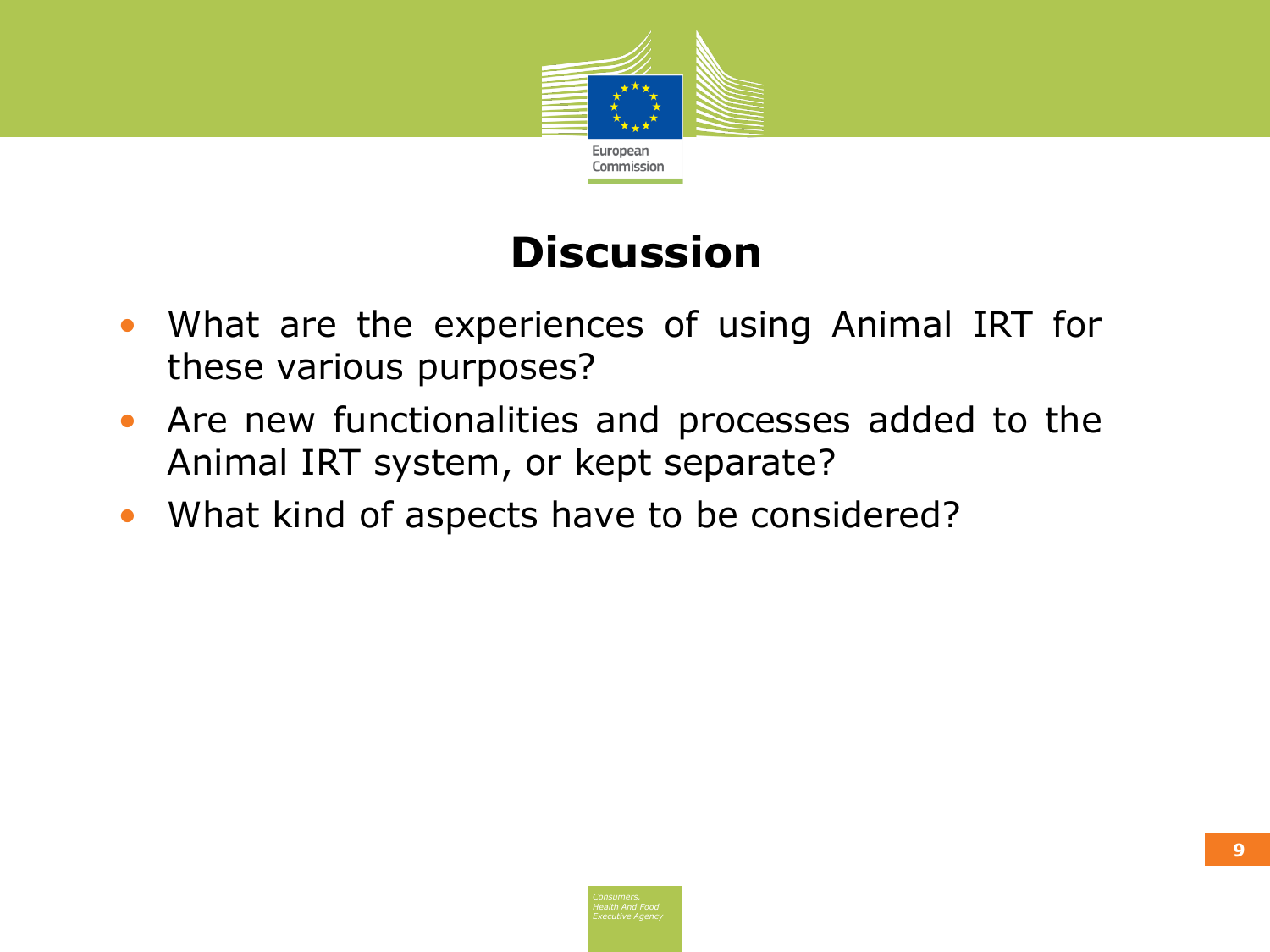

European Commission

# **Thank you for your attention!**